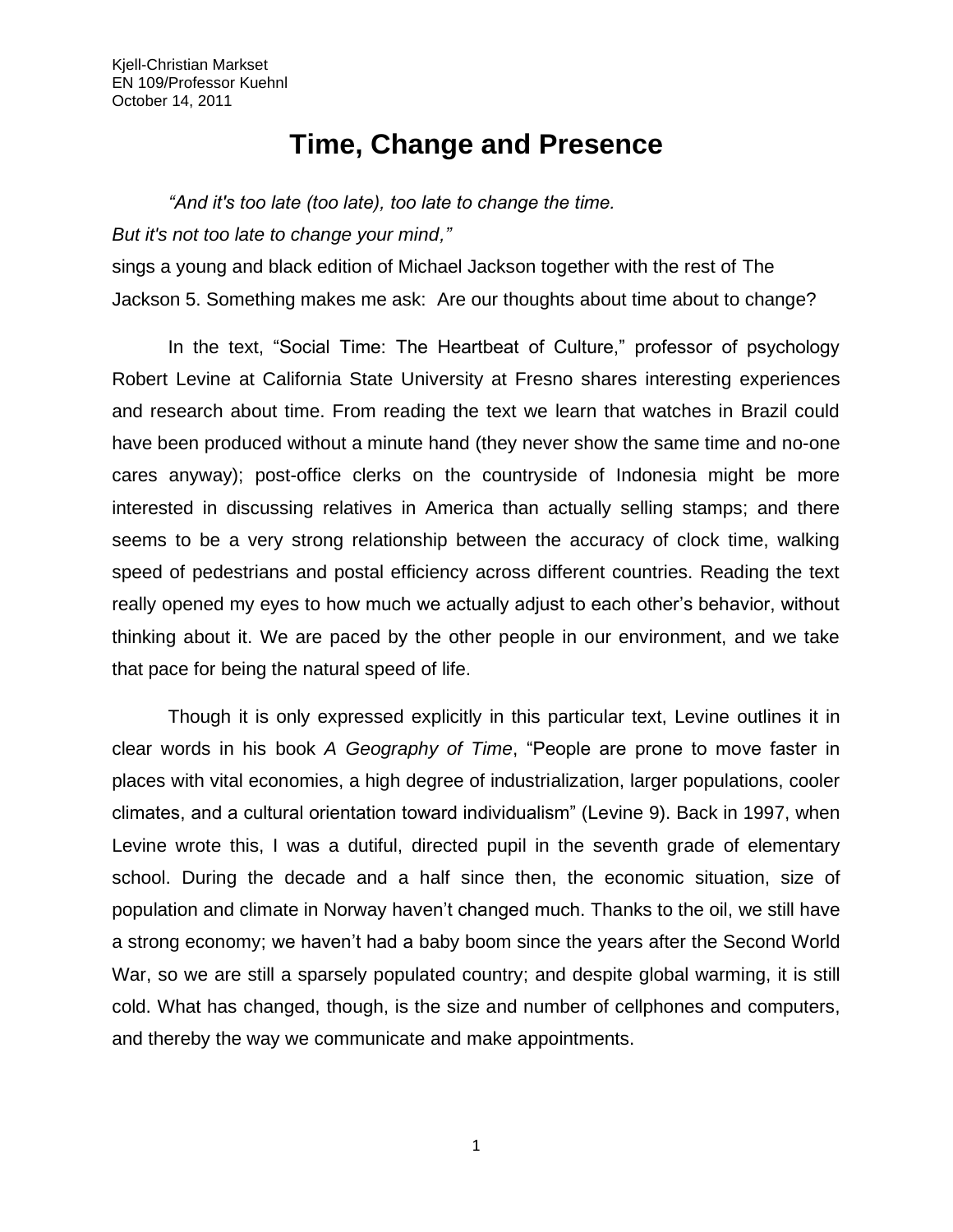## Kjell-Christian Markset EN 109/Professor Kuehnl October 14, 2011

Let's look at an example. If I wanted to meet my classmates in 7A for playing soccer in the autumn darkness, I mainly had two choices. I either had to make a verbal appointment during the school day, or organize a round of calls to those in the class who were interested in soccer. The latter alternative included digging in the drawer of the telephone table to find the frayed class list with telephone numbers. The answers I received were either of the form, "Yes, that is cool!", "No, I'm sorry, I have to finish my homework" or eventually no voice in the other end. – Not to forget the shy voice of a cute little sister telling me her big brother was not at home. In any circumstance, I got the answer instantly, and when we had agreed about where and when to meet, there was no other option than to keep that time and place. Otherwise, someone would be left alone. Automatically, by the way we made our appointments, some kind of time structure was created. I worked undisturbed and concentrated on my homework, until I had to run.

What is it like in these days? Luckily, I still have friends that remain in such a good shape, that they find playing soccer a nice way to spend their evening. Well, in some cases, it might also be the other direction; they find soccer a nice way to maintain in decent shape. Anyway, I write a funny worded text message containing a proposed time and place and send it to all the possible candidates I have stored in my phone memory. As I get back to my studying or whatever I was up to, I start waiting for answers. One by one they are coming in. "Good initiative! I have to finish an article on the… but maybe I will get time", "I'm not sure, I have a half way appointment with…", "I have to ..., so what if rather we met...", "Thanks,.. but I don't know if I feel that good. Hopefully I get better. I will let you know!" I leave my desk, after having done three pages of reading progress during the last two hours, to collect my soccer equipment. As I'm about to tie my shoelaces, the fourth suggestion about where to meet makes my phone vibrate, and I shake my head. A quarter past the proposed time, there are three of us out of an estimate of nine guys at the field. As we are about to start some easy warm up with some one-touch play, I lose my touch distracted from the familiar ringing sound of my cellphone. I dig it out of my bag and read: "I'm there in 5 min". The American author, Henry Thoreau, once wrote, "*If a man does not keep pace with his* 

2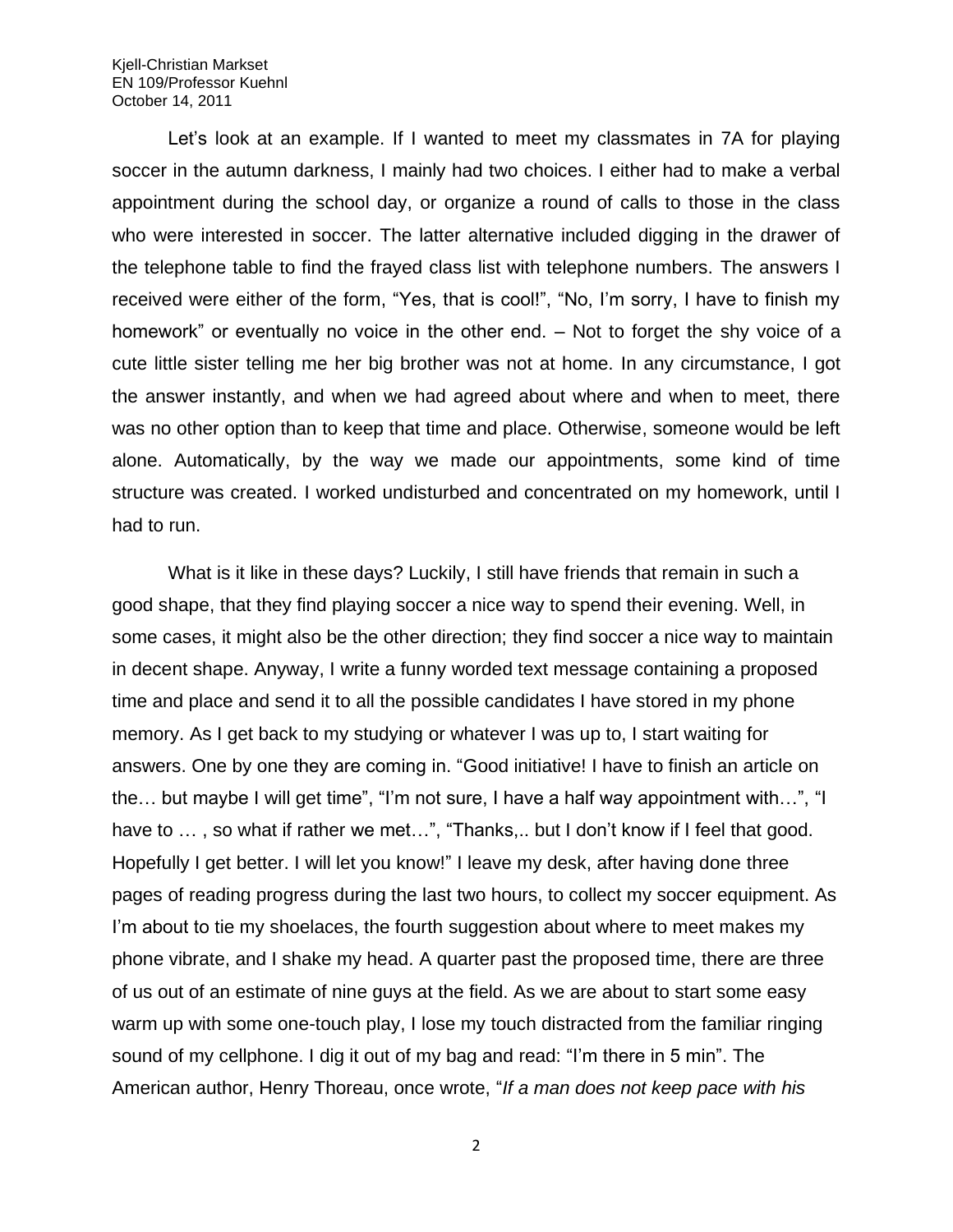*companions, perhaps it is because he hears a different drummer.*" In my own words, I might put it like this: If a man does not keep pace with himself, perhaps it is because he hears too many different beeps.

"What kind of rule is this? The more timesaving machinery there is, the more pressed a person is for time," writes Sebastian De Grazia in his book *Of Time, Work and Leisure*. Anthropologist Marvin Harris follows up with observing that modern appliances are "labor-saving devices that don't save work". (Levine 12, 13) Today, we have more crafts than ever before to manage and organize our time. In my opinion, though, the time-saving devices don't save time, rather they steal time. The way I see it, we are in our society soon reaching the point of spending more time and mind power on organizing towards "personal time and energy optimization", than actually acting. That means we use more time trying to save time, than we actually save. It is like spending more money on a financial advisor, than he actually helps you save or generate. The bottom line is that we get stressed, because we don't get done what we should, but as this behavior gradually is becoming more and more normal, it is getting more and more difficult to notice it. We all adapt to it, and thereby follow self-reinforcing consequences.

In my opinion, the root of this behavior is that we are beginning to be afraid of waiting. Waiting is being confused with wasted time, and "speed is frequently confused with progress," as Levine writes. We are getting so used to something having to happen all the time. The thought "time is money," has become such a strong part of our mindsets, so we always make sure that we do something in between. However, I think waiting is healthy. Waiting creates excitement, and when we show up with excitement we are more present. The goal in my opinion is to live a life with as much presence as possible. If we are able to find peace in everyday life's pace; that is beautiful.

New technology has made major changes to how we are able to manage our time. In the search for flow, we reschedule and change our appointments, activities and duties. Yet, we often end up showing up too late and have a chronic feeling of being in a hurry. But, it's not too late to change our minds; whether we choose it to be about the order of upcoming tasks, or the way we want to live our lives. In the bigger perspective;

3